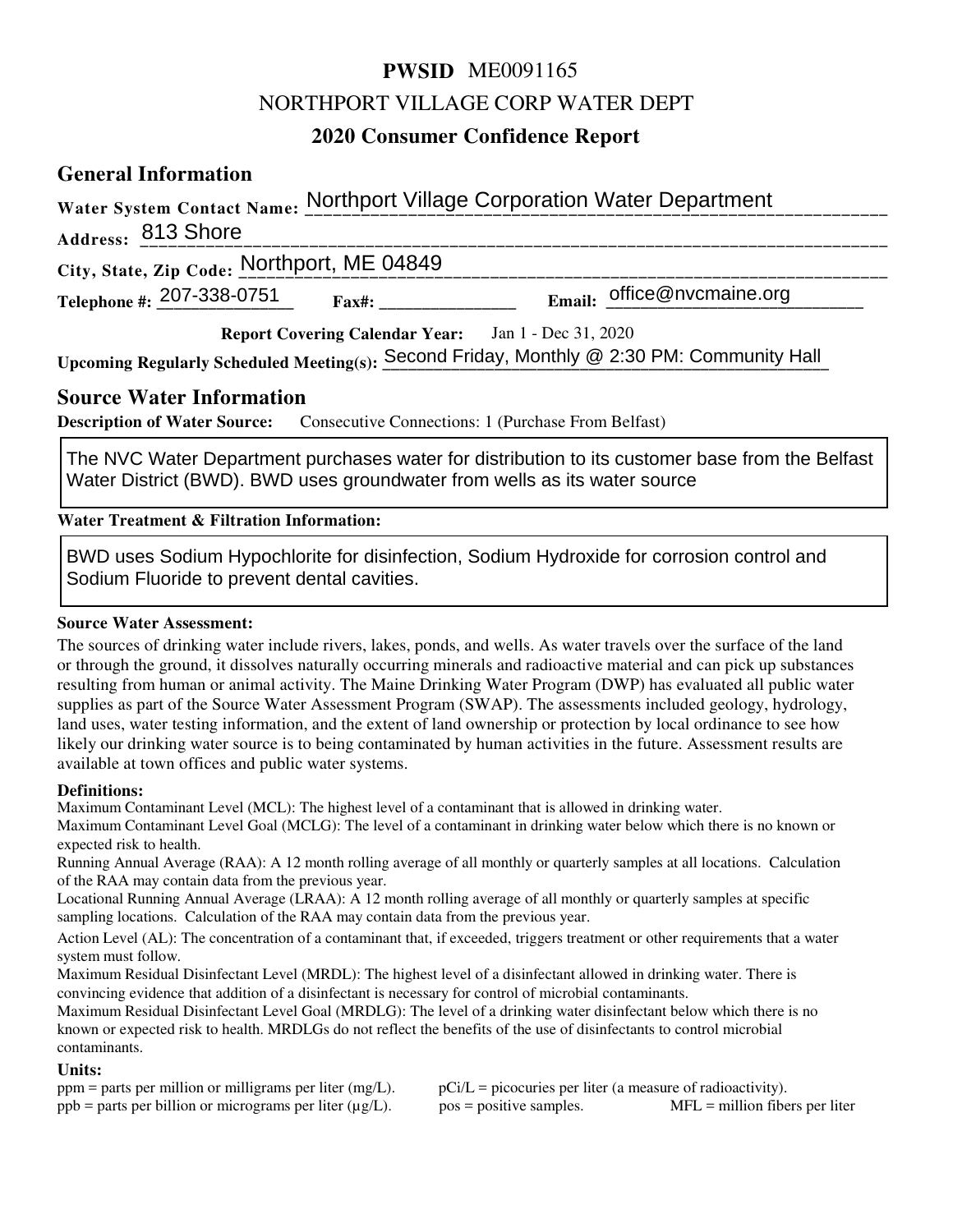| <b>Water Test Results</b><br><b>Contaminant</b> | <b>Date</b>           | <b>Results</b> | <b>MCL</b>        |  | <b>MCLG</b> Possible Sources of Contamination                                                          |  |
|-------------------------------------------------|-----------------------|----------------|-------------------|--|--------------------------------------------------------------------------------------------------------|--|
| Microbiological<br>COLIFORM (TCR) (1)           | 2020                  | 0 pos          | 1 pos/mo or $5\%$ |  | 0 pos Naturally present in the environment.                                                            |  |
| Inorganics<br>NITRATE (5)                       | 3/27/2020             | $0.65$ ppm     | $10$ ppm          |  | 10 ppm Runoff from fertilizer use. Leaching from septic<br>tanks, sewage. Erosion of natural deposits. |  |
| Lead/Copper                                     |                       |                |                   |  |                                                                                                        |  |
| COPPER 90TH% VALUE (4)                          | 1/1/2018 - 12/31/2020 | $0.14$ ppm     | $AL = 1.3$ ppm    |  | 1.3 ppm Corrosion of household plumbing systems.                                                       |  |
| LEAD 90TH% VALUE (4)                            | 1/1/2018 - 12/31/2020 | $2.1$ ppb      | $AL = 15$ ppb     |  | 0 ppb Corrosion of household plumbing systems.                                                         |  |
| Disinfectants and Disinfection Byproducts       |                       |                |                   |  |                                                                                                        |  |

#### **DISTRIBUTION SYSTEM**

| TOTAL HALOACETIC ACIDS<br>(HAA5) (9) | LRAA(2020) | 1 ppb<br>Range $(1.2-1.2$ ppb)     | $60$ ppb | 0 ppb By-product of drinking water chlorination. |
|--------------------------------------|------------|------------------------------------|----------|--------------------------------------------------|
| TOTAL TRIHALOMETHANE<br>$(TTHM)$ (9) | LRAA(2020) | $11$ ppb.<br>Range (11.1–11.1 ppb) | $80$ ppb | 0 ppb By-product of drinking water chlorination. |

#### **Notes:**

1) Total Coliform Bacteria: Reported as the highest monthly number of positive samples, for water systems that take less than 40 samples per month. 2) E. Coli: E. coli are bacteria whose presence indicates that the water may be contaminated with human or animal wastes. Human pathogens in these wastes can cause short-term effects, such as diarrhea, cramps, nausea, headaches, or other symptoms. They may pose a greater health risk for infants, young children, the elderly, and people with severely-compromised immune systems.

3) Fluoride: For those systems that fluoridate, fluoride levels must be maintained between 0.5 to 1.2 ppm. The optimum level is 0.7 ppm.

4) Lead/Copper: Action levels (AL) are measured at consumer's tap. 90% of the tests must be equal to or below the action level.

5) Nitrate: Nitrate in drinking water at levels above 10 ppm is a health risk for infants of less than six months of age. High nitrate levels in drinking water can cause blue baby syndrome. Nitrate levels may rise quickly for short periods of time because of rainfall or agricultural activity. If you are caring for an infant you should ask advice from your health provider.

6) Arsenic: While your drinking water may meet EPA's standard for Arsenic, if it contains between 5 to 10 ppb you should know that the standard balances the current understanding of arsenic's possible health effects against the costs of removing it from drinking water. EPA continues to research the health effects of low levels of arsenic, which is a mineral known to cause cancer in humans at high concentrations and is linked to other health effects such as skin damage and circulatory problems. Quarterly compliance is based on running annual average.

7) Gross Alpha: Action level over 5 pCi/L requires testing for Radium 226 and 228. Action level over 15 pCi/L requires testing for Uranium. Compliance is based on Gross Alpha results minus Uranium results = Net Gross Alpha.

8) Radon: The State of Maine adopted a Maximum Exposure Guideline (MEG) for Radon in drinking water at 4000 pCi/L, effective 1/1/07. If Radon exceeds the MEG in water, treatment is recommended. It is also advisable to test indoor air for Radon.

9) TTHM/HAA5: Total Trihalomethanes and Haloacetic Acids (TTHM and HAA5) are formed as a by-product of drinking water chlorination. This chemical reaction occurs when chlorine combines with naturally occurring organic matter in water. Compliance is based on running annual average.

#### **All other regulated drinking water contaminants were below detection levels.**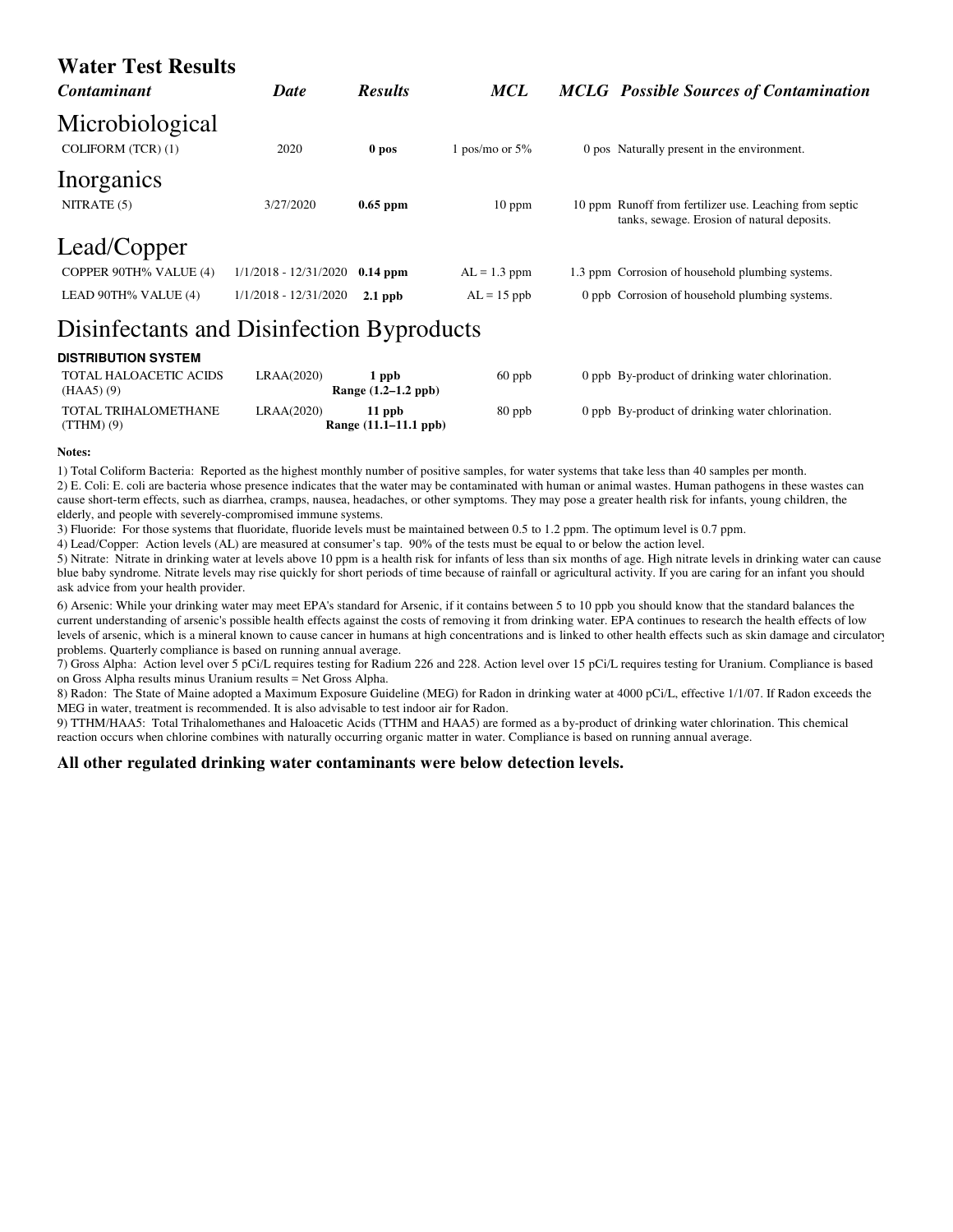# **Health Information**

Drinking water, including bottled water, may reasonably be expected to contain at least small amounts of some contaminants. The presence of contaminants does not necessarily indicate that water poses a health risk. Contaminants that may be present in source water include:

**Microbial contaminants**, such as viruses and bacteria, which may come from sewage treatment plants, septic systems, agricultural livestock operations, and wildlife.

**Inorganic contaminants**, such as salts and metals, which can be naturally occurring or result from urban stormwater runoff, industrial or domestic wastewater discharges, oil and gas production, mining, or farming.

**Pesticides and herbicides**, which may come from a variety of sources such as agriculture, urban stormwater runoff, and residential uses.

**Organic chemical contaminants**, including synthetic and volatile organic chemicals, which are by-products of industrial processes and petroleum production and can also come from gas stations, urban runoff, and septic systems.

**Radioactive Contaminants**, which can be naturally-occurring or be the result of oil and gas production and mining activities.

Some people may be more vulnerable to contaminants in drinking water than the general population. Immunocompromised persons such as persons with cancer undergoing chemotherapy, persons who have undergone organ transplants, people with HIV/AIDS or other immune system disorders, some elderly, and infants can be particularly at risk from infections. These people should seek advice about drinking water from their health care providers. EPA/CDC guidelines on appropriate means to lessen the risk of infection by Cryptosporidium and other microbial contaminants are available from the Safe Drinking Water Hotline (1-800-426-4791) or at the following link: **https://www.epa.gov/ccr/forms/contact-us-about-consumer-confidence-reports** 

If present, elevated levels of lead can cause serious health problems, especially for pregnant women and young children. Lead in drinking water is primarily from materials and components associated with service lines and home plumbing. Northport Village Corp Water Dept is responsible for providing high quality drinking water, but cannot control the variety of materials used in plumbing components. When your water has been sitting for several hours, you can minimize the potential for lead exposure by flushing your tap for 30 seconds to 2 minutes before using water for drinking or cooking. If you are concerned about lead in your water, you may wish to have your water tested. Information on lead in drinking water, testing methods, and steps you can take to minimize exposure is available from the Safe Drinking Water Hotline or at the following link:

# **http://www.epa.gov/safewater/lead**

# **Violations**

**No Violations in 2020**

**Waiver Information (to be included in the CCR for systems that were granted a waiver)**

**No Water Testing Waivers in 2020**